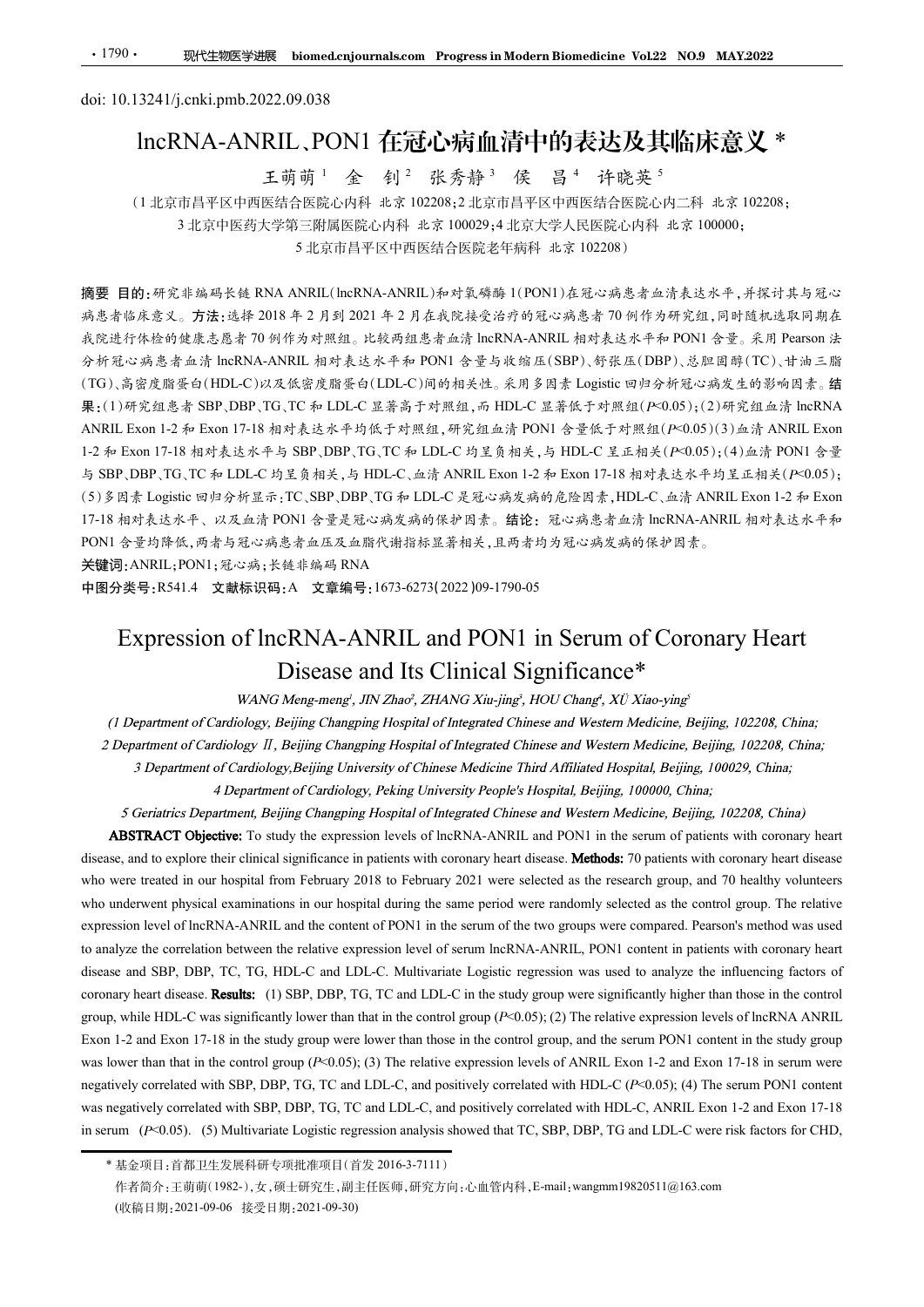R代生物医学进展 biomed.cnjournals.com Progress in Modern Biomedicine Vol.22 NO.9 MAY.2022 · 1791 · 1791 · 1<br>while HDL-C, serum ANRIL Exon 1-2 and Exon 17-18 relative expression levels, and serum PON1 content were protective fact FRICHT TO MATHL EXON THE RELATIVE EXAMORE THE RELATIVE THE RELATIVE THE RELATIVE THE RELATIVE EXPIRENTIAL EXON<br>
THILE FORE RELATIVE EXON 1-2 and EXON 17-18 relative expression levels, and serum PON1 content were protectiv <del>现代生物医学进展</del> biomed.cnjournals.com Progress in Modern Biomedicine Vol.22 NO.9 MAY.2022 1791 ·<br>
While HDL-C, serum ANRIL Exon 1-2 and Exon 17-18 relative expression levels, and serum PON1 content were protective factors for<br> **Example 1999** We the one of CORONARY heart disease, and both were protective factors for CORONARY heart disease, and both were protective factors for CORONARY heart disease, and both were protective factors for CORONARY **学进展** biomed.cnjournals.com Progress in Modern Biomedicine Vol.22 NO.9 MAY.2022 1791 ·<br>
Tum ANRIL Exon 1-2 and Exon 17-18 relative expression levels, and serum PON1 content were protective factors for<br>
are the sease, and <del>现代生物医学趙展 biomed.cnjournals.com Progress in Modern Biomedicine Vol.22 NO.9 MAY.2022 ····<br>
HDL-C, serum ANRIL Exon 1-2 and Exon 17-18 relative expression levels, and serum PON1 content were protective fact.<br>
Conclusion: B</del>

# 前言

样硬化性心脏病,是冠状动脉血管发生动脉粥样硬化病变而引 蛋白胆固醇(Low density lipoprotein cholesterin, LDL-C)和高密 起血管腔狭窄或阻塞,造成心肌缺血、缺氧或坏死而导致的心。 度脂蛋白胆固醇 (High density lipoprotein cholesterol, HDL-C) 脏病[1,2]。在中国,冠心病是发病率最高的、也是致死致残率最高 的心脑血管疾病之一。据统计,我国每年新增冠心病患者超过 300 万,因冠心病死亡的人数超过100 万[34]。此外,研究发现, 下采取外周血 5-10 mL,离心(500×g,室温,10 分钟)以收集血 冠心病患者逐步年轻化,且不同年龄的冠心病患者病变进展存 在差异,越年轻的冠心病患者,越容易出现冠脉病情更快的进 展<sup>[56]</sup>。然而,目前由于缺乏有效的冠心病早期诊断生物标志物, NA-ANRIL 相对表达水平。PCR 引物和温控程序参考 Huang T 大部分冠心病患者在疾病早期未能被诊断出来,造成在疾病严 重期引起心肌细胞的损害,导致心肌纤维化、心肌细胞坏死或 1.2.3 血清 PON1 含量 coronary beart disease, and hot were protective factors for the onset of CORONARY beart disease.<br> **Kgy words ANR1: PON1C Coronary beart dissection**<br> **Chinese Library Classification (CLC): R541A Decembent code: A<br>
Article** 编码多肽的 RNA<sup>[7,8]</sup>。目前,多种 lncRNAs 被发现参与冠心病疾 病发生发展中,且可作为冠心病早期诊断的生物标志物[9,10]。 lncRNA-ANRIL 是新发现的 lncRNA,不仅被发现其遗传变异 与缺血性脑卒中易感性有关[11],还被发现在动脉粥样硬化疾病 中通过海绵化 miR-339-5p、调节 FRS2 表达而调控人主动脉血 管平滑肌细胞和人脐静脉内皮细胞增殖、迁移[12]。对氧磷酶 1 (Paraoxonase, PON1)是一种在肝脏中合成的水解酶,被发现具 有促进外周血氧化型低密度脂蛋白水解的作用[13]。然而,lncR-NA-ANRIL 和 PON1在冠心病患者血清中的表达其及临床意 义的研究目前报道较少。本研究探讨了 lncRNA-ANRIL 和 PON1 含量在冠心病患者血清中的变化,分析其在冠心病患者 中的临床意义。

### 1 资料与方法

### 1.1 一般资料

病患者 70 例作为研究组,同时随机选取同期在我院进行体检 的健康志愿者 70 例作为对照组。

纳入标准:冠心病患者符合 AHA/ACC 关于冠心病的诊断 标准[14],且均行动脉造影确认至少一支冠状动脉狭窄程度不低 在 70 例研究组冠心病患者中, 血清 ANRIL Exon 1-2 和 于 50%;对照组健康志愿者身体健康,无任何急慢性疾病;临床 资料完整;知情并签订知情同意书。

排除标准:冠心病患者合并糖尿病、严重心脑血管疾病、恶 性肿瘤或其他急慢性传染病;妊娠期或者哺乳期冠心病患者或 健康志愿者;冠心病患者合并慢性肺部疾病、甲状腺功能异常 或其他脏器组织功能障碍;一年内手术史患者。

### 1.2 观察指标

1.2.1 一般临床资料 收集所有研究对象年龄、性别、吸烟、身

**Example in Somedicine Vol.22 NO.9 MAY.2022**<br> **Example 1991 - Some Some System PON1** content were protective factors for<br>
and the content of PON1 in serum were decreased in patients with<br>
ith blood pressure and lipid meta **Example Solution Solution**<br>
session levels, and serum PON1 content were protective factors for<br>
and the content of PON1 in serum were decreased in patients with<br>
ith blood pressure and lipid metabolism indexes in patient **Exam Biomedicine Vol.22 NO.9 MAY.2022 10.1791.**<br>
<br>
ession levels, and serum PON1 content were protective factors for<br>
and the content of PON1 in serum were decreased in patients with<br>
the blood pressure and lipid metab **Exam Biomedicine Vol.22 NO.9 MAY.2022** 1791<br>
cssion levels, and serum PON1 content were protective factors for<br>
and the content of PON1 in serum were decreased in patients with<br>
rith blood pressure and lipid metabolism **Example Solution Web Max 2022**<br>
Session levels, and serum PON1 content were protective factors for<br>
and the content of PON1 in serum were decreased in patients with<br>
ith blood pressure and lipid metabolism indexes in pa 等临床资料。

1.2.2 血清 lncRNA-ANRIL 所有研究对象于清晨空腹状态 rm Biomedicine Vol.22 NO.9 MAY.2022 · 1791 · 1791 · 1791 · 1791 · 1791 · 1791 · 1791 · 1791 · 1791 · 1791 · 1791 · 1791 · 1791 · 1791 · 1791 · 1791 · 1791 · 1791 · 1791 · 1791 · 1791 · 1791 · 1791 · 1791 · 1791 · 1791 · 1 清,使用血清总 RNA 提取试剂盒(XY9901,上海信裕生物科技 有限公司)提取血清总 RNA,然后使用 qPCR 法检测血清 lncRssion levels, and serum PON1 content were protective factors for<br>and the content of PON1 in serum were decreased in patients with<br>the blood pressure and lipid metabolism indexes in patients with<br>fCORONARY heart disease.<br> 等人[12]的研究。 f CORONARY heart disease.<br>
A<br>
A<br>
<br>
A<br>
<br>
A<br>
M<br>
M<br>
M<br>
M<br>
M<br>
M<br>
M<br>
M<br>
S<br>
S<br>
S<br>
S<br>
S<br>
S<br>
S<br>
S<br>
E<br>
M<br>
E<br>
M<br>
E<br>
M<br>
E<br>
M<br>
E<br>
M<br>
E<br>
II M<br>
E<br>
II M<br>
II M<br>
II M<br>
II M<br>
S<br>
II M<br>
D<br>
M<br>
S<br>
F<br>
W<br>
F<br>
W<br>
S<br>
T<br>
T<br>
T<br>
T<br>
T<br>
T<br>
T<br>
T<br>
T<br>
T<br>
T 量指数 (Body mass index, BMI)、收缩压 (Systolic blood<br>ure, SBP)、(Diastolic blood pressure, DBP)、总胆固醇 (To-<br>nolesterol, TC)、三酰甘油 (Triacylglycerol, TG)、低密度脂<br>胆固醇 (Low density lipoprotein cholesterin, LDL-C)和高密<br>胆固醇 (High density lipo

。 测血清 PON1 含量。 所有研究对象于清晨空腹状态下采 使用试剂盒(SEA243Ra,北京绿源大德生物科技有限公司)检 研究组患者血清 lncRNA ANRIL Exon 1-2 <sup>和</sup> Exon 17-18

### 1.3 统计学分析方法

[n(%)]示计数资料,应用卡方检验;Pearson 法分析两组连续变 量间的相关性;多因素 Logistic 回归分析冠心病发病的影响因 素。P<0.05 表示差异显著具有统计学意义。 有10.1 日量:<br>在 70 日 - 国立、使用(元:5元计量资料,采用 t 检验,使用<br>(症用 SPSS 22.0,使用(元:5元计量资料,采用 t 检验,使用<br>)为计数资料,应用卡方检验;Pearson 法分析两组连续变<br>的相关性;多因素 Logistic 回归分析冠心病发病的影响因<br>P<0.05 表示差异显著具有统计学意义。<br>F<br>- 最资料比较<br>- 重要 化车化到、年龄、吸烟以及 BMI 等资料上比较无<br>- 国家基本年生别、年龄、 Exon 17-18 相对表达水平与 SBP、DBP、TG、TC <sup>和</sup> LDL-C 均呈

### 2 结果

### 2.1 一般资料比较

两组患者在年性别、年龄、吸烟以及 BMI 等资料上比较无 显著性差异 ( $P$ >0.05); 研究组患者 SBP、DBP、TG、TC 和 LDL-C 显著高于对照组研究对象,而 HDL-C 显著低于对照组 研究对象(P<0.05)。如表 1 所示。

### 2.2 血清中 ANRIL 和 PON1表达比较

选取 2018 年 2 月到 2021 年 2 月在我院接受治疗的冠心 相对表达水平均低于对照组研究对象(P<0.05);研究组患者血 清 PON1 含量低于对照组研究对象(P<0.05)。如表 2 所示。

### 2.3 血清 ANRIL 表达与冠心病患者血脂代谢指标的相关性

负相关(P<0.05),与 HDL-C 呈正相关(P<0.05)。如表 3 所示。 2.4 血清 PON1 表达与冠心病患者血脂代谢指标的相关性

在 70 例研究组冠心病患者中,血清 PON1 含量与 SBP、 DBP、TG、TC 和 LDL-C 均呈负相关(P<0.05),与 HDL-C、血清 2 结果<br>
2.1 一般资料比较<br>
两组患者在年性别、年龄、吸烟以及 BMI 等资料上比较无<br>
5 再生差异 (P>0.05), 研究组患者 SBP,DBP,TG,TC 和<br>
LDL-C 显著高于对照组研究对象, 而 HDL-C 显著低于对照组<br>
研究对象(P<0.05)。如表1 所示。<br>
2.2 血清中 ANRIL 和 PON1 表达比较<br>
2.2 血清中 ANRIL和 PON1 表达比较<br>
2.2 血清中 ANRIL和 PON1 表 (P<0.05)。如表 4 所示。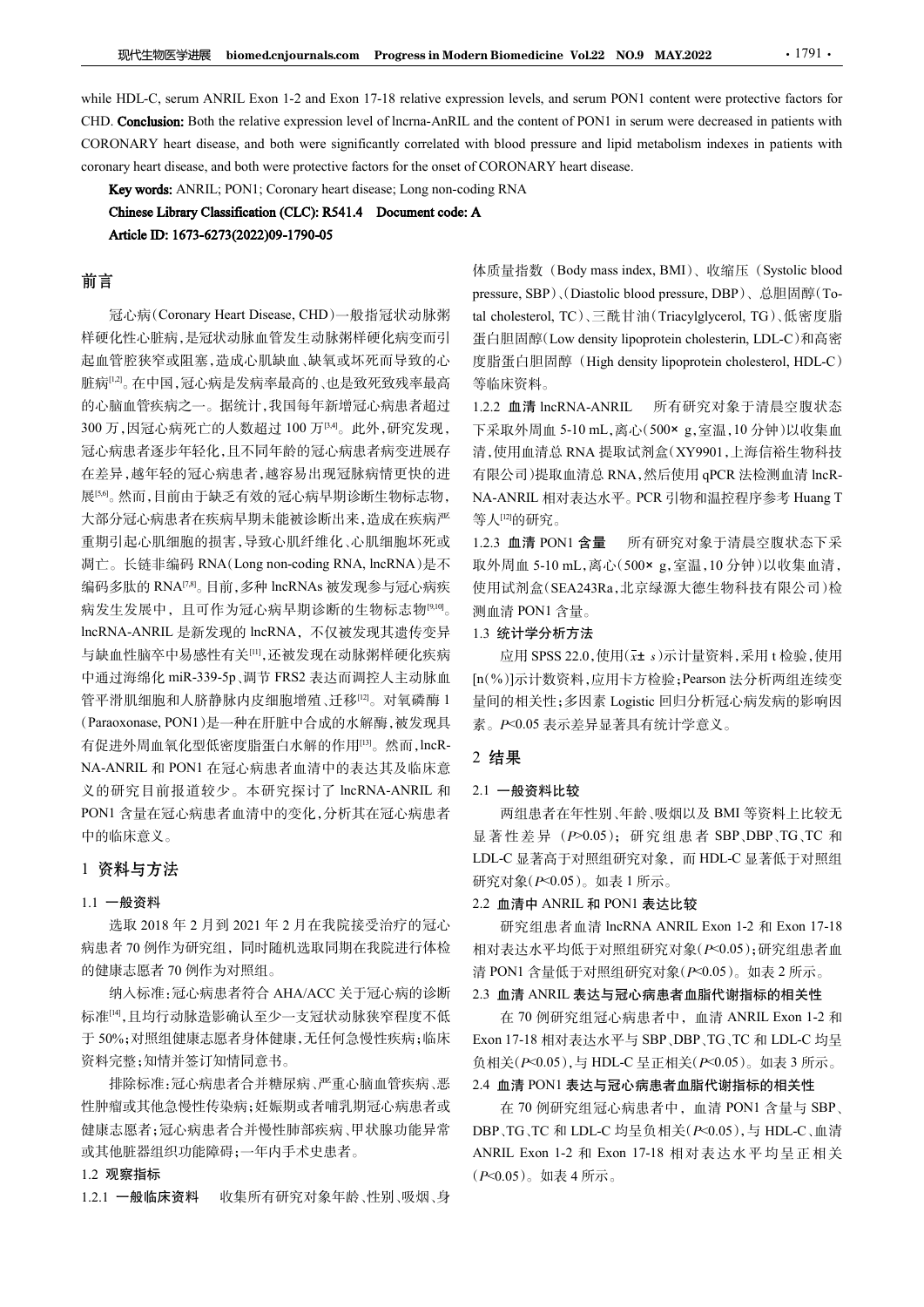| $\cdot$ 1792 $\cdot$                        | 现代生物医学进展       | biomed.cnjournals.com Progress in Modern Biomedicine Vol.22 NO.9 MAY.2022                                             |                  |                         |  |
|---------------------------------------------|----------------|-----------------------------------------------------------------------------------------------------------------------|------------------|-------------------------|--|
|                                             |                |                                                                                                                       |                  |                         |  |
|                                             |                | 表 1 一般资料比较                                                                                                            |                  |                         |  |
|                                             |                | Table 1 Comparison of general information                                                                             |                  |                         |  |
|                                             | Indexs         | Control group $(n=70)$                                                                                                |                  | Research group $(n=70)$ |  |
|                                             | Male $(n(\%))$ | 39 (55.71)                                                                                                            |                  | 42 (60.00)              |  |
|                                             | Age (years)    | 53.62± 15.38                                                                                                          |                  | 54.56± 13.81            |  |
| Smoking (n(%))<br>$\rm BMI$ $\rm (kg/m^2)$  |                | 25(35.71)                                                                                                             |                  | 29 (41.43)              |  |
|                                             |                | $21.23 \pm 1.82$                                                                                                      |                  | $22.01 \pm 1.62$        |  |
| SBP (mmHg)<br>DBP (mmHg)                    |                | $118.53 \pm 17.38$                                                                                                    |                  | 129.36± 20.18*          |  |
|                                             |                | 74.26± 11.09                                                                                                          |                  | 79.86± 11.73*           |  |
| TC (mmol/L)                                 |                | $4.16 \pm 1.56$                                                                                                       |                  | $4.83 \pm 1.38*$        |  |
| TG (mmol/L)                                 |                | $1.28 \pm 0.88$                                                                                                       |                  | $1.63 \pm 0.84*$        |  |
| LDL-C (mmol/L)                              |                | $2.43 \pm 0.59$                                                                                                       |                  | $2.49 \pm 0.82*$        |  |
| HDL-C (mmol/L)                              |                | $1.38 \pm 0.38$                                                                                                       |                  | $1.09 \pm 0.23*$        |  |
| Note: Compared with control group, *P<0.05. |                |                                                                                                                       |                  |                         |  |
|                                             |                | 表 2 血清 ANRIL 和 PON1 表达比较 $(\bar{x}$ ± s)                                                                              |                  |                         |  |
|                                             |                | Table 2 Comparison of serum ANRIL and PON1 expression $(\bar{x} \pm s)$                                               |                  |                         |  |
|                                             |                | ANRIL relative level                                                                                                  |                  | PON1(mg/ml)             |  |
| Groups                                      | $\mathbf n$    | Exon 1-2                                                                                                              | Exon 17-18       |                         |  |
| Control group                               | 70             | $1.00 \pm 0.13$                                                                                                       | $1.00 \pm 0.15$  | 92.37± 12.05            |  |
| Research group                              | 70             | $0.62 \pm 0.11*$                                                                                                      | $0.73 \pm 0.13*$ | $71.62 \pm 13.58^*$     |  |
| Note: Compared with control group, *P<0.05. |                |                                                                                                                       |                  |                         |  |
|                                             |                |                                                                                                                       |                  |                         |  |
|                                             |                | 表 3 血清 ANRIL 表达水平与血脂代谢指标的相关性<br>Table 3 Correlation between serum ANRIL expression and blood lipid metabolism indexes |                  |                         |  |
|                                             |                | Exon 1-2                                                                                                              |                  | Exon 17-18              |  |
| Indexs                                      | $\mathbf r$    | $\boldsymbol{P}$                                                                                                      | $\mathbf r$      | $\boldsymbol{P}$        |  |
| SBP (mmHg)                                  | $-0.402$       | < 0.001                                                                                                               | $-0.323$         | 0.001                   |  |
|                                             |                |                                                                                                                       |                  |                         |  |

# 表 2 血清 ANRIL 和 PON1 表达比较 $(\bar{x}$ ± s)

|                |    | ANRIL relative level |                  |                     |
|----------------|----|----------------------|------------------|---------------------|
| Groups         | n  | Exon $1-2$           | Exon 17-18       | PON1(mg/ml)         |
| Control group  | 70 | $1.00 \pm 0.13$      | $1.00 \pm 0.15$  | $92.37 \pm 12.05$   |
| Research group | 70 | $0.62 \pm 0.11*$     | $0.73 \pm 0.13*$ | $71.62 \pm 13.58^*$ |

## 表 3 血清 ANRIL 表达水平与血脂代谢指标的相关性

| TC (mmol/L)                                 |             | $4.16 \pm 1.56$                                                                                                       |                      | $4.83 \pm 1.38*$ |  |
|---------------------------------------------|-------------|-----------------------------------------------------------------------------------------------------------------------|----------------------|------------------|--|
| TG (mmol/L)                                 |             | $1.28 \pm 0.88$                                                                                                       |                      | $1.63 \pm 0.84*$ |  |
| LDL-C (mmol/L)                              |             | $2.43 \pm 0.59$                                                                                                       |                      | $2.49 \pm 0.82*$ |  |
| HDL-C (mmol/L)                              |             | $1.38 \pm 0.38$                                                                                                       |                      | $1.09 \pm 0.23*$ |  |
| Note: Compared with control group, *P<0.05. |             |                                                                                                                       |                      |                  |  |
|                                             |             | 表 2 血清 ANRIL 和 PON1 表达比较(x+ s)                                                                                        |                      |                  |  |
|                                             |             | Table 2 Comparison of serum ANRIL and PON1 expression $(\bar{x} \pm s)$                                               |                      |                  |  |
|                                             |             |                                                                                                                       | ANRIL relative level |                  |  |
| Groups                                      | $\mathbf n$ | Exon 1-2                                                                                                              | Exon 17-18           | PON1(mg/ml)      |  |
| Control group                               | 70          | $1.00 \pm 0.13$                                                                                                       | $1.00 \pm 0.15$      | 92.37± 12.05     |  |
| Research group                              | 70          | $0.62 \pm 0.11*$                                                                                                      | $0.73 \pm 0.13*$     | 71.62± 13.58*    |  |
| Note: Compared with control group, *P<0.05. |             |                                                                                                                       |                      |                  |  |
|                                             |             |                                                                                                                       |                      |                  |  |
|                                             |             | 表 3 血清 ANRIL 表达水平与血脂代谢指标的相关性<br>Table 3 Correlation between serum ANRIL expression and blood lipid metabolism indexes |                      |                  |  |
|                                             | Exon 1-2    |                                                                                                                       | Exon 17-18           |                  |  |
| Indexs                                      | $\mathbf r$ | $\boldsymbol{P}$                                                                                                      | $\mathbf r$          | $\boldsymbol{P}$ |  |
| SBP (mmHg)                                  | $-0.402$    | < 0.001                                                                                                               | $-0.323$             | 0.001            |  |
| DBP (mmHg)                                  | $-0.383$    | 0.004                                                                                                                 | $-0.329$             | < 0.001          |  |
| TC (mmol/L)                                 | $-0.238$    | 0.008                                                                                                                 | $-0.212$             | 0.037            |  |
| TG (mmol/L)                                 | $-0.308$    | 0.002                                                                                                                 | $-0.294$             | 0.018            |  |
| LDL-C (mmol/L)                              | $-0.427$    | < 0.001                                                                                                               | $-0.418$             | < 0.001          |  |
| HDL-C (mmol/L)                              | 0.413       | < 0.001                                                                                                               | 0.382                | 0.003            |  |
|                                             |             |                                                                                                                       |                      |                  |  |
|                                             |             | 表 4 血清 PON1 与血脂代谢指标的相关性<br>Table 4 Correlation between serum PON1 and blood lipid metabolism indexes                  |                      |                  |  |
| Indexs                                      |             | $\mathbf r$                                                                                                           |                      | $\boldsymbol{P}$ |  |
| SBP (mmHg)                                  |             | $-0.536$                                                                                                              |                      | < 0.001          |  |
| DBP (mmHg)                                  |             | $-0.529$                                                                                                              |                      | < 0.001          |  |
| TC (mmol/L)                                 |             | $-0.603$                                                                                                              |                      | < 0.001          |  |
| TG (mmol/L)                                 |             | $-0.402$                                                                                                              |                      | < 0.001          |  |
| LDL-C (mmol/L)                              |             | $-0.512$                                                                                                              |                      | < 0.001          |  |
| HDL-C (mmol/L)                              |             | 0.439                                                                                                                 |                      | < 0.001          |  |
|                                             |             |                                                                                                                       |                      |                  |  |

### 表 4 血清 PON1 与血脂代谢指标的相关性

|                        |                | Table 5 Correlation between serum AINRIL expression and blood lipid metabolism indexes               |             |                  |
|------------------------|----------------|------------------------------------------------------------------------------------------------------|-------------|------------------|
| Indexs                 |                | Exon $1-2$                                                                                           |             | Exon 17-18       |
|                        | $\mathbf r$    | $\boldsymbol{P}$                                                                                     | $\mathbf r$ | $\boldsymbol{P}$ |
| SBP (mmHg)             | $-0.402$       | < 0.001                                                                                              | $-0.323$    | 0.001            |
| DBP (mmHg)             | $-0.383$       | 0.004                                                                                                | $-0.329$    | < 0.001          |
| TC (mmol/L)            | $-0.238$       | $\,0.008\,$                                                                                          | $-0.212$    | 0.037            |
| TG (mmol/L)            | $-0.308$       | 0.002                                                                                                | $-0.294$    | 0.018            |
| LDL-C (mmol/L)         | $-0.427$       | $<\!\!0.001$                                                                                         | $-0.418$    | $<\!\!0.001$     |
| HDL-C (mmol/L)         | 0.413          | < 0.001                                                                                              | 0.382       | 0.003            |
|                        | Indexs         | 表 4 血清 PON1 与血脂代谢指标的相关性<br>Table 4 Correlation between serum PON1 and blood lipid metabolism indexes |             | $\boldsymbol{P}$ |
|                        |                | $\mathbf r$                                                                                          |             |                  |
|                        | SBP (mmHg)     | $-0.536$                                                                                             |             | < 0.001          |
|                        | DBP (mmHg)     | $-0.529$                                                                                             |             | < 0.001          |
|                        | TC (mmol/L)    | $-0.603$                                                                                             |             | < 0.001          |
|                        | TG (mmol/L)    | $-0.402$                                                                                             |             | < 0.001          |
|                        |                |                                                                                                      |             |                  |
|                        | LDL-C (mmol/L) | $-0.512$                                                                                             |             | < 0.001          |
|                        | HDL-C (mmol/L) | 0.439                                                                                                |             | < 0.001          |
| $\operatorname{ANRIL}$ | Exon 1-2       | 0.672                                                                                                |             | < 0.001          |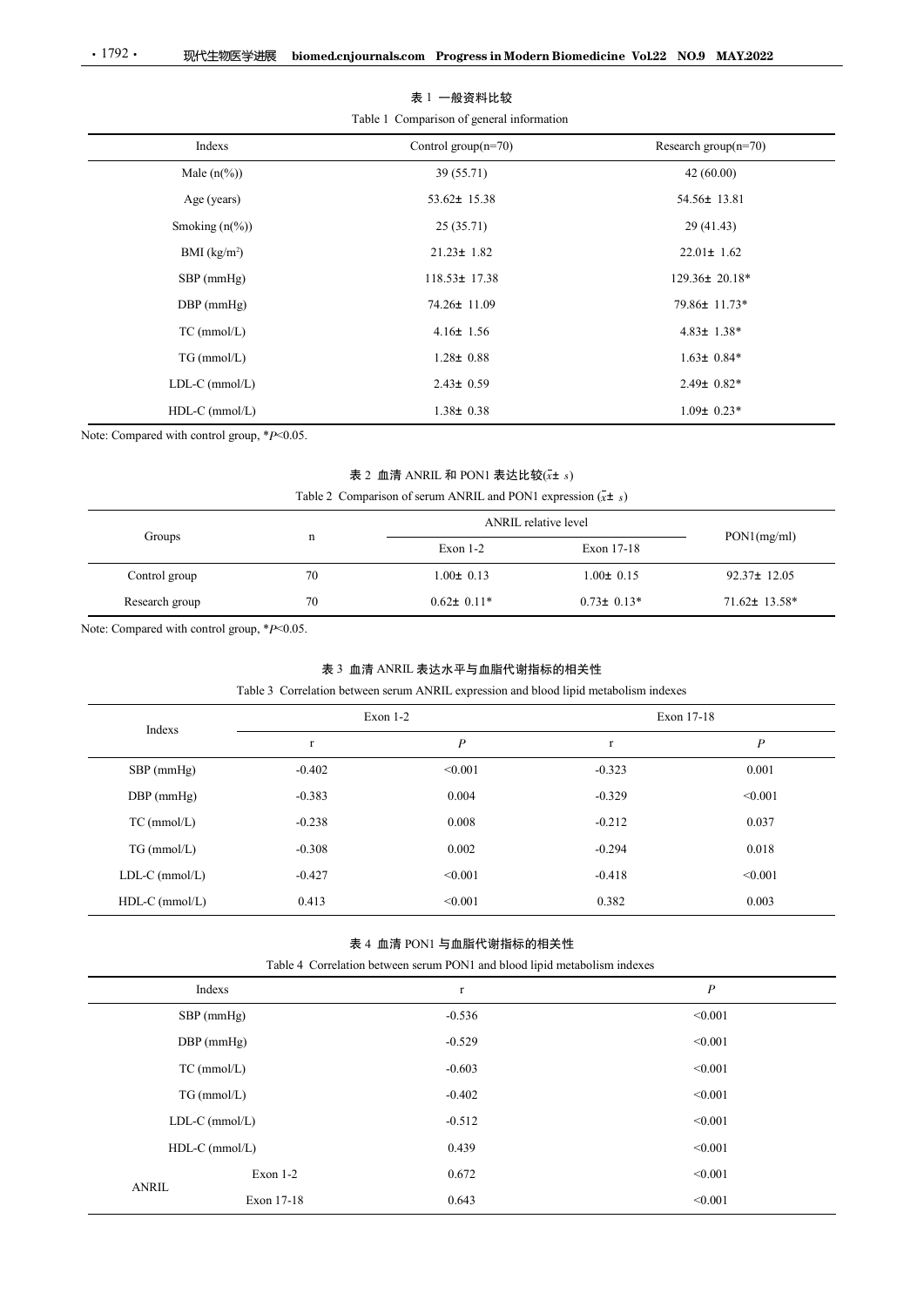### 2.5 冠心病发病影响因素多因素分析

以是否发生冠心病为因变量,以连续变量 SBP、DBP、TC、 的危险因素, HDL-C、血清 ANRIL Exon 1-2 和 Exon 17-18 相对 TG、LDL-C、HDL-C、血清 ANRIL Exon 1-2 <sup>和</sup> Exon 17-18 相对 归分析,结果显示:TC、SBP、DBP、TG 和 LDL-C 是冠心病发病 ern Biomedicine Vol.22 NO.9 MAY.2022 1793 ·<br>归分析,结果显示:TC、SBP、DBP、TG 和 LDL-C 是冠心病发病<br>的危险因素,HDL-C、血清 ANRIL Exon 1-2 和 Exon 17-18 相对<br>表达水平、以及血清 PON1 含量是冠心病发病的保护因素。如<br>8.5 所示。<br>I因素多因素分析 表达水平、以及血清 PON1 含量是冠心病发病的保护因素。如 表 5 所示。

| 2.5 冠心病发病影响因素多因素分析<br>『G、LDL-C、HDL-C、血清 ANRIL Exon 1-2 和 Exon 17-18 相对<br>表达水平、以及血清 PON1 含量为自变量进行多因素 logstic 回 |          | 以是否发生冠心病为因变量,以连续变量 SBP、DBP、TC、 | 表 5 所示。                                                                                                                  |                  |       | 归分析,结果显示: TC、SBP、DBP、TG 和 LDL-C 是冠心病发病<br>的危险因素, HDL-C、血清 ANRIL Exon 1-2 和 Exon 17-18 相对<br>表达水平、以及血清 PON1 含量是冠心病发病的保护因素。如 |
|----------------------------------------------------------------------------------------------------------------|----------|--------------------------------|--------------------------------------------------------------------------------------------------------------------------|------------------|-------|----------------------------------------------------------------------------------------------------------------------------|
|                                                                                                                |          |                                | 表 5 冠心病发病影响因素多因素分析<br>Table 5 Multivariate Logistic regression analysis of influencing factors of coronary heart disease |                  |       |                                                                                                                            |
| Index                                                                                                          | β        | $SE(\beta)$                    | Wald $x^2$                                                                                                               | $\boldsymbol{P}$ | OR    | 95%CI                                                                                                                      |
| <b>SBP</b>                                                                                                     | 1.562    | 0.562                          | 3.625                                                                                                                    | 0.035            | 2.325 | 1.028-3.564                                                                                                                |
| <b>DBP</b>                                                                                                     | 1.027    | 0.328                          | 12.321                                                                                                                   | 0.042            | 1.023 | 0.523-1.328                                                                                                                |
| TC                                                                                                             | 2.352    | 0.416                          | 3.282                                                                                                                    | < 0.001          | 0.563 | $0.043 - 1.002$                                                                                                            |
| TG                                                                                                             | 1.321    | 0.038                          | 11.235                                                                                                                   | < 0.001          | 1.392 | 0.897-2.684                                                                                                                |
| LDL-C                                                                                                          | 5.672    | 0.158                          | 56.729                                                                                                                   | < 0.001          | 2.034 | 1.232-5.628                                                                                                                |
| HDL-C                                                                                                          | $-1.058$ | 0.431                          | 2.618                                                                                                                    | < 0.001          | 1.229 | 1.428-3.226                                                                                                                |
| ANRIL<br>$(Exon 1-2)$                                                                                          | $-3.201$ | 0.934                          | 13.246                                                                                                                   | 0.002            | 3.129 | 1.254-4.562                                                                                                                |
| ANRIL<br>$(Exon 17-18)$                                                                                        | $-2.005$ | 1.231                          | 11.028                                                                                                                   | 0.003            | 1.257 | 0.082-2.354                                                                                                                |
| PON <sub>1</sub>                                                                                               | $-4.067$ | 1.112                          | 13.267                                                                                                                   | < 0.001          | 3.326 | 2.325-7.627                                                                                                                |

### 表 5 冠心病发病影响因素多因素分析

3 讨论

随着社会经济的发展,国民生活方式发生了深刻的变化。 尤其是人口老龄化及城镇化进程的加速,中国心血管病危险因 素流行趋势明显,导致心血管病的发病人数持续增加。流行病 动脉粥样硬化的作用,这与 Chen L 和 Zhang C 等人<sup>[234]</sup>的研究 学统计数据显示[15,16]:中国心血管病现患人数约 2.9 亿,其中冠 心病约 1100 万,是发病人数第二高的心血管疾病,平均每分钟 就有 1 人因心脏原因在发病 1 小时内死亡,而抢救成功率却不 到 1%,猝死越来越容易发生在中青年人身上。之前的研究表 ANRIL 的低表达是加速冠心病的进展;而 Zhang C 等人<sup>[2]</sup>研究 明[17,18],冠状动脉的硬化早在青年甚至幼年时期就已开始,而当 前青少年高血压的多发更加剧了这一过程,且因冠心病的早期 症状并不明显,只是淤血和血流滞缓,不易被察觉,当病情加重 时则很难逆转。因此,探讨冠心病发生发展的分子机制,寻找早 对氧磷酶(paraoxonase, PON)基因家族至少有三个成员, 期冠心病生物标志物对延缓冠心病进展和冠心病的早期确诊 意义重大。 尤其是人工老龄化及城镇化进程的加速,中国心血管病危险因 动脉粥样硬化因素呈正相关,表明,最后不同。<br>式声量,特别是,导致心电管病的发射持续增加。流行病 动脉粥样硬化的作用,这与 Clon 1-2 和 Exang C 等人,<br>学效计数据显示。中国企血管病现患人数分2.9 化,其行增 结果是一致的。Clen 1-2 人口on 1-2 A Exang C 等人。<br>心脏的则是,导致心电管病的变新人数为。2.化,其行为分钟、基因组关联研究可

本研究发现,冠心病患者血清中 lncRNA-ANRIL 的相对表 达水平显著低于健康志愿者,这与王娜等人<sup>[9]</sup>的研究结果是一 致的。王娜等人发现,231 例冠心病患者血清 lncRNA-ANRIL 的相对表达水平显著低于 447 名健康志愿者。分析其原因可 知,lncRNAs 作为生物过程中的关键调控因子,广泛参与冠状 动脉疾病的发生发展[9,10]。此外,本文研究还发现,冠心病患者 结果与 Caselli C[20]、刘广彬[21]及蔡珠虹[22]等人的报道具有相似 素。TG 是长链脂肪酸和甘油形成的脂肪分子,是人体内含量最 是冠心病的一项独立的危险因素。LDL-C 是脂代谢紊乱的代表 因素,在冠心病患者血清中含量升高,其中氧化 LDL 是冠心病

发病的危险因素。HDL-C 是对冠心病患者有益的脂蛋白,具有 对抗动脉粥样硬化的功能。本文研究结果进一步表明,冠心病 患者血清 lncRNA-ANRIL 与冠心病危险因素均呈负相关,与抗 动脉粥样硬化因素呈正相关,表明 lncRNA-ANRI 可能具有抗 基因组关联研究可以将 ANRIL 确定为与冠心病密切相关的生 物标志物,并且 ANRIL 的异常表达与血管内皮损伤有关, ANRIL 的低表达是加速冠心病的进展;而 Zhang C 等人[24]研究 发现,ANRIL 作为 WDR5 和 HDAC3 复合物的模块化支架,促 进血管平滑肌细胞表型的改变,ANRIL 是冠心病患者血管动 脉粥样硬化的潜在治疗靶点。 0.002 3.129 1.2544.562<br>
0.003 1.257 0.082-2.354<br>
<0.001 3.326 2.325-7.627<br>
<br>
10.001 3.326 2.325-7.627<br>
<br>
10.001 3.326 2.325-7.627<br>
<br>
前后隐因素。HDL-C 是对冠心病患者有益的脂蛋白,具有<br>
精神硬化的功能。本文研究结果进一步表明,冠心病<br>
<br>
病情 heRNA-ANRL 与冠心病危险因素均呈负相关,与抗

性。进一步分析可知:SBP 和 DBP 增高对于冠心病患者的发 赛,这与 Binmowyna M N 和 Av A 等人<sup>[29,30</sup>的研究结果一致。 生、发展具有重要作用。TC 的升高被发现是冠心病的危险因 Binmowyna M N 发现, 沙特和埃及石榴多酚可以通过上调小鼠 多的脂类,而甘油三酯是所有脂蛋白中甘油三酯总和,被证实 量,最终降低小鼠动脉狭窄面积;AvA发现,PON1是冠状动脉 包括 PON1,PON2 和 PON3,它们定位在染色体 7q21.3-22.1[25] 。 PON1 蛋白被称为血清对氧磷酶,不仅在有机磷神经毒剂解毒 中起重要作用,而且与动脉粥样硬化、冠心病及 2 型糖尿病等 疾病发病有密切关系 [26-28]。本文研究发现,研究组患者血清 PON1 含量低于对照组,血清 PON1 含量与 SBP、DBP、TG、TC 和 LDL-C 均呈负相关,与 HDL-C 以及血清 ANRIL 相对表达 水平均呈正相关。多因素 logstic 回归分析显示:TC、SBP、DBP、 TG 和 LDL-C 是冠心病发病的危险因素,HDL-C、血清 ANRIL 动脉粥样硬化的作用,这与工作用、是近心病发展的作用,是有过程和的工作,这里是经济的保护因果有关系过程和管理是一致的。 Chen L等人吗在进行文献综建时指出,通过全球研究可以将 ANRIL 确定为与冠心病密切相关的人<br>KBL 的供表达是加速范小提供,而且 20 等人的模式,但也可以使用的人来的。<br>KBL 的供表达是加速范小时间段,可以使用的使用的时间,<br>ANRL 的供表达是加速范小病的进展;而 "Zhang C等人吗"所定 化同时间 在 冠心病发病的保护因素。结合以上研究结果可表明,PON1 同 样具有延缓冠心病发展的作用,是冠心病发生发展的保护因 基因组关联研究可以将 ANRIL 确定为与冠心病密切相关的标志, 机区域 ANRIL 的质素表达与血管内皮损伤有关, ANRIL 作为 WDRS 和 HDAC3 复合物的模块化支架, 促在<br><br>XR AN ANRIL 作为 WDRS 和 HDAC3 复合物的模块化支架, 促<br> AN AN ANEL 作为 WDRS 和 HDAC3 复合物的模块化支架, 促<br> Binmow AN AV AN AV AN AN AN AN AN AN AN A 物标志物,并且 ANRIL 的异常表达与血管内皮损伤有关,<br>ANRIL 的低表达是加速冠心病的进展;而 Zhang C 等人<sup>[24</sup>研究<br>发现, ANRIL 作为 WDR5 和 HDAC3 复合物的模块化支架,促<br>发现, ANRIL 作为 WDR5 和 HDAC3 复合物的模块化支架,促<br>脉形 半平滑肌细胞表型的皮变, ANRIL 是冠心病患者血管奇<br>肺形 解样硬的, paraxonse, PON 基因家族至少有三个成员,<br>打印管理(的 血清 PON1 含量而降低 TG、TC、LDL-C 以及升高 HDL-C 含 发现, ANRIL 作为 WDR5 和 HDAC3 复合物的模块化支架,促进血管平滑肌细胞表型的改变, ANRIL 是冠心病患者血管管系<br><br>#放射样硬化的潜在治疗靶点。<br>#放射样硬化的潜在治疗肥点。<br>5 分裂磷酶(paraxonase, PON)基因家族至少有三个成员,<br>PON1 HOR5 2 和 PON3 (它们定位在染色体 721.3-22.1<sup>16)</sup>。<br><br>PON1 蛋白被称为血清对氧磷酶,不仅在有机磷神经毒剂解毒<br>中起重要作用, 疾病中与 HDL 具有相关性的酶,其结合在 HDL 上,通过破坏 氧化低密度脂蛋白上的多种不饱和脂肪酸的磷脂氧化产物而